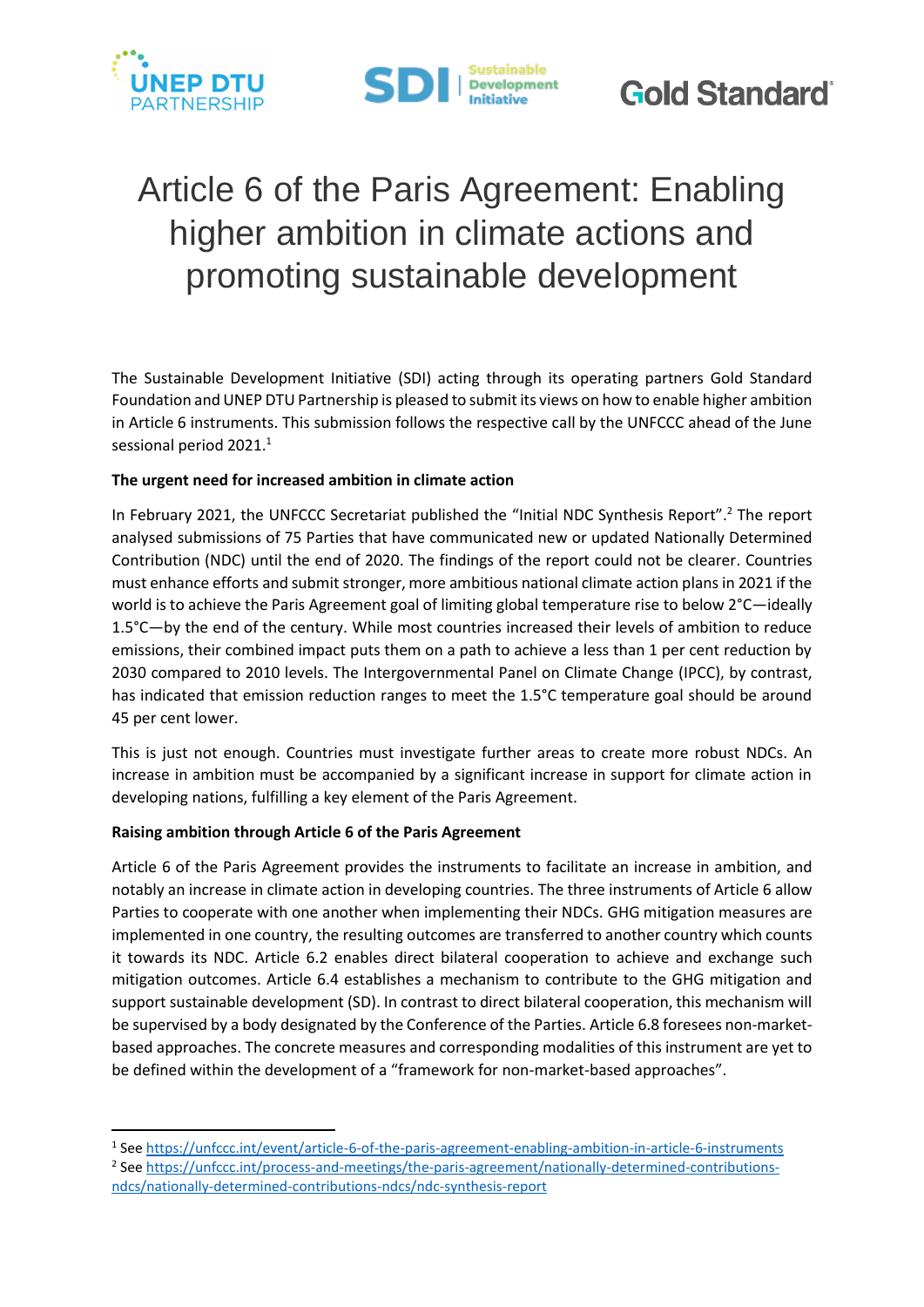

**.** 





Even though these instruments differ in their institutional set up, they have in common an obligation to promote or foster sustainable development. In fact, the application of strong SD provisions is critical to countries' ability to increase ambition and climate action in developing countries via Article 6.

### **Sustainable Development as enabler for ambition in Article 6**

SD is a primary lever for raising climate ambition. The assessment and the recognition of SD benefits from mitigation actions is a prerequisite to unlock host country ownership and to ensure these actions are supported and sustainable in the long-term. This is illustrated by the fact that national and subnational governments often rebrand climate action as priority development programs, be they a national household energy program, a city-wide sustainable public transport scheme or a regional water management strategy. Moreover, quantifying and valuing SD impacts can unlock much needed private sector funding which is another prerequisite of raising ambition, especially in developing countries.

It comes with no surprise that the Paris Agreement, and in particular Article 6, emphasizes the objective to promote SD several times. The focus on SD in the agreement's text forms the mandate for Parties to determine strong provisions that operationalize SD in Article 6.

Based on an analysis of Parties submission in 2017 the SDI identified a set of high-level options that Parties identified as relevant for the operationalisation of SD in Article 6. The table below summarizes these high-level options.<sup>3</sup>

| Governance      | <b>Safeguards</b>       | <b>Stakeholder</b>   | <b>SD Assessment</b> | <b>MRV of SD</b> | Reporting      |
|-----------------|-------------------------|----------------------|----------------------|------------------|----------------|
|                 |                         | <b>Inclusivity</b>   |                      |                  |                |
| <b>National</b> | Requirements that       | Opportunity for      | Alignment with SDGs, | Monitoring       | Aggregation of |
| Prerogative,    | prevent and/or mitigate | stakeholders         | Baseline setting,    | scopes include   | Information,   |
| Disclosure of   | negative, unintended    | to engage, incl.     | Impact assessment    | ex-ante and ex-  | Reporting      |
| Information     | consequences that may   | grievance mechanisms | approach             | post scope,      |                |
|                 | arise from an activity  |                      |                      | Verification     |                |

*High-level options to operationalise sustainable development in Article 6*

Although SD provisions have evolved considerably between COP 24 in Katowice (2018) and COP 25 in Madrid (2019) there are still important elements missing. For a detailed analysis of SD elements in the current draft negotiation texts see SDI's publication from June 2020, ["Views on Sustainable](https://unepdtu.org/wp-content/uploads/2020/09/sdi-art6-draft-analysis-final.pdf)  Development [provisions in the Art. 6 'rulebook'](https://unepdtu.org/wp-content/uploads/2020/09/sdi-art6-draft-analysis-final.pdf) draft from COP25 in Madrid"<sup>4</sup>.

### **Draft texts still lack crucial provisions for SD to support ambition raising**

As highlighted above, provisions that effectively operationalise SD in Article 6 can unlock host country ownership and ensure that these actions receive long-term support. For this to happen, SD provisions must become part of the operating architecture within the respective Article 6 instruments. That includes the acknowledgement of Parties that the submission of SD relevant information is not a one-

<sup>&</sup>lt;sup>3</sup> The SDI analysed the views of all countries that submitted written information ahead of formal rulebook negotiations in 2017. The result was the identification of 6 high level options linked to sustainable development as shown in the table.

<sup>4</sup> The publication is available under [https://unepdtu.org/wp-content/uploads/2020/09/sdi-art6-draft-analysis](https://unepdtu.org/wp-content/uploads/2020/09/sdi-art6-draft-analysis-final.pdf)[final.pdf](https://unepdtu.org/wp-content/uploads/2020/09/sdi-art6-draft-analysis-final.pdf)